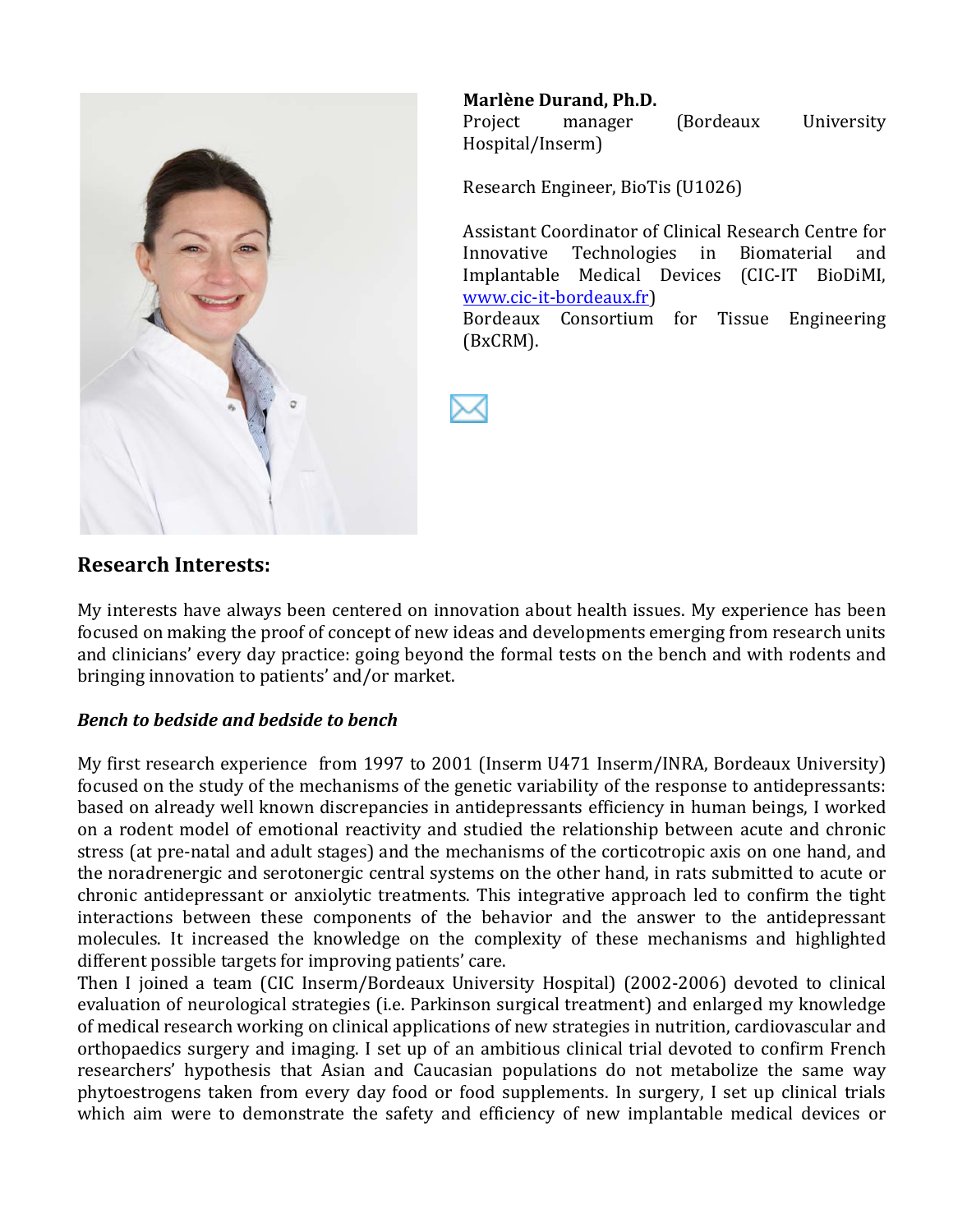combination of cell therapy and medical devices. In each case, the main challenge was to validate new knowledge obtained on the bench by scientists and translate it into a well-balanced clinical trial regarding participants's safety and scientific issues.

### *Medical devices (MD) proof of concept*

For over 10 years, I have worked on the proof of concept of innovative implantable medical devices (MD) using my previous acquired know-how in experimental science and clinical research. As a manager of the Bordeaux CIC-IT, I conducted many studies at different level of the validation of new biomaterials and/or technologies in plenty medical fields: endocrinology with DDS, skin grafting, tissue engineering of digestive organs, orthopaedics (bone substitutes, osteosynthesis for spine and fracture healing), imaging, maxillo-facial surgery and cardio-vascular applications (vascular tissue) engineering, stents, cardiac surgery follow up), etc. These projects were performed at different steps (*in vitro* or *in vivo* tests) to clinical trial, even post-market survey. The challenge is to realize them following required standards (ethics and market regulation) in order to obtain health authorities authorizations and CE marketing. A huge performance of the team I'm leading was to reach (and always improve) a high quality level in every day work to meet the patients' and authorities' needs. Moreover, it is mandatory for us to gather as much as possible researchers, clinicians and companies within a project in order to optimize the chance of the innovation to go the market, to the patient. The continuing link between the fundamental research in BIOTIS and CIC-IT, Bordeaux University Hospital and the economic environment of these teams is strength for this strategy of innovation validation.

### **Past and present Scientific activities**

| 2012-    | PhD director of Dr Luc (MD) working on tissue engineering of the esophagus             |
|----------|----------------------------------------------------------------------------------------|
|          | (Bordeaux University)                                                                  |
| $2006 -$ | <b>Project Manager</b>                                                                 |
|          | Clinical Research Centre and Innovative Technologies for Biomaterials (Bordeaux        |
|          | University Hospital/Inserm)                                                            |
|          | In vitro and in vivo preclinical studies and pilot clinical studies                    |
| ⇨        | In charge of the everyday management of a team of 10-15 people (secretary,             |
|          | technicians, engineers, post doc)                                                      |
|          | In charge of 76 projects since 2006, for validation of innovative biomaterials :       |
|          | compagnies, clinicians, and researchers networks, collaborations with institutions,    |
|          | studies specifications, protocol writing, studies coordination, quality insurance, and |
|          | reports/publications writing                                                           |
|          | 2002/2006 Project Manager/Clinical Research Assistant                                  |
|          | Clinical Research Centre (Bordeaux University Hospital/ INSERM)                        |
|          | Single and multi-centre clinical studies                                               |
|          | Protocol design and writing, answers to funding calls, regulatory files writing and    |
|          | follow up, study organization and investigators' support, monitoring.                  |
|          | 1997/2001 Experimental Research                                                        |
|          | NeuroGenetic and Stress Laboratory INSERM U471-INRA (Institut François Magendie,       |
|          | Bordeaux University)                                                                   |
|          | Biochemistry, radio labelled binding, behavioral tests, statistical analyses           |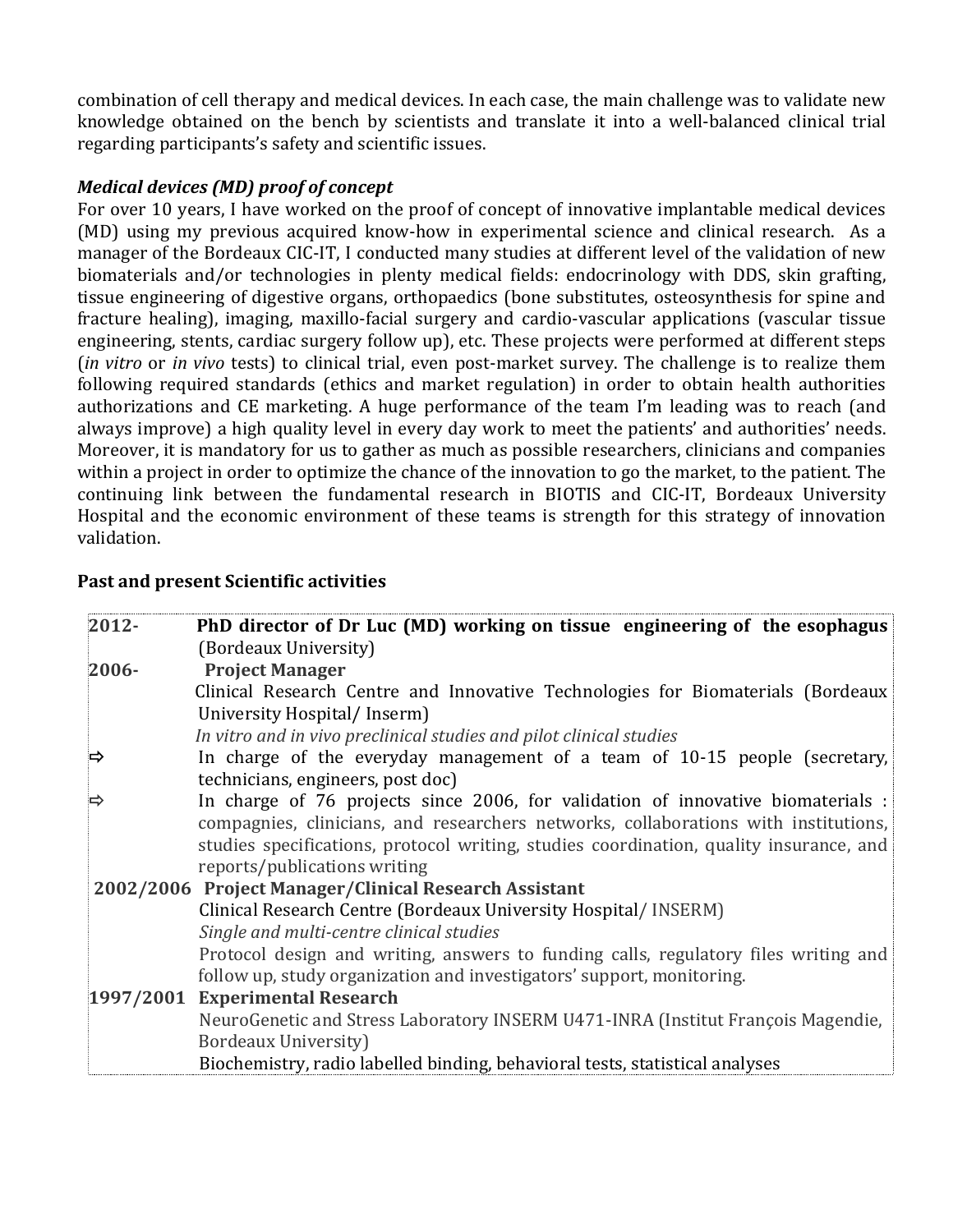## **Keywords/expertise:**

- Proof of concept
- $\bullet$  Animal models
- Tissue-engineering
- Biomaterials

# **Selected publications:**

- Regenerative Medicine
- Histology
- $\bullet$  Mechanical properties
- Biocompatibility
- Pre-clinical studies
- $\bullet$  Clinical trials
- Translational medicine
- Technology transfer

*Nasal irrigation: From empiricism to evidence-based medicine. A review* P.-L. Bastier, A. Lechot, L. Bordenave, M. Durand, L. de Gabory. Eur Ann Otorhinolaryngol Head Neck Dis. 2015 Nov;132(5):281-5.

*Major post-operative complications predict long-term survival after esophagectomy in patients with adenocarcinoma#of#the#esophagus* Luc G. Durand M. Chiche L. Collet D. World J Surg 2015 Jan;39(1):216-22

*Esophageal\*tissue\*engineering* G Luc, M Durand, D Collet, F Guillemot, L Bordenave Expert Rev. Med. Devices 2014;11(2), 225-241

Interspecies differences with in vitro and in vivo models of vascular tissue engineering M. Rémy, M. Durand, P. Menu, JC Voegel, JF Ponsot, X. Bérard, MF. Harmand, L. Bordenave Biomaterials 34 (2013) 9842-9852

Bioceramic and Fibrin Sealant in High Tibial Valgus Osteotomy: Prospective Clinical Study G Daculsi, JL Rouvillain, T Fabre, Y Catonné, M Bagot d'Arc, JM N'Guyen, M Durand Key Engineering Materials 11/2013; 587:381-386.

A nano-hydroxyapatite - Pullulan/dextran polysaccharide composite- macroporous- material- for- bone*tissue&engineering.* Fricain *JC*, et al. Durand M. Biomaterials. 2013 Apr;34(12):2947-59.

*Development and clinical cases of injectable bone void filler used in orthopaedic* G. Daculsi, M. Durand, T. Fabre, F. Vogt, A.-P. Uzel, J.-L. Rouvillain IRBM, 2012, volume 33: 253-261.

*Bioavailability of glycitein relatively to other soy isoflavones in healthy young Caucasian men* Shinkaruk S, **Durand M,** Lamothe V, Carpaye A, Martinet A, Chantre P, Vergne S, Nogues X, Moore N, Bennetau-Pelissero C. Food Chemistry, 2012, 135: 1104-1111

*Injectable apatitic calcium phosphate cements and microporous biphasic calcium phosphate granules complex for bone repair* Daculsi G, LeGeros R, **Durand M,** Borget P, Baroth S, Goyenvalle E, Aguado E, Jegoux F.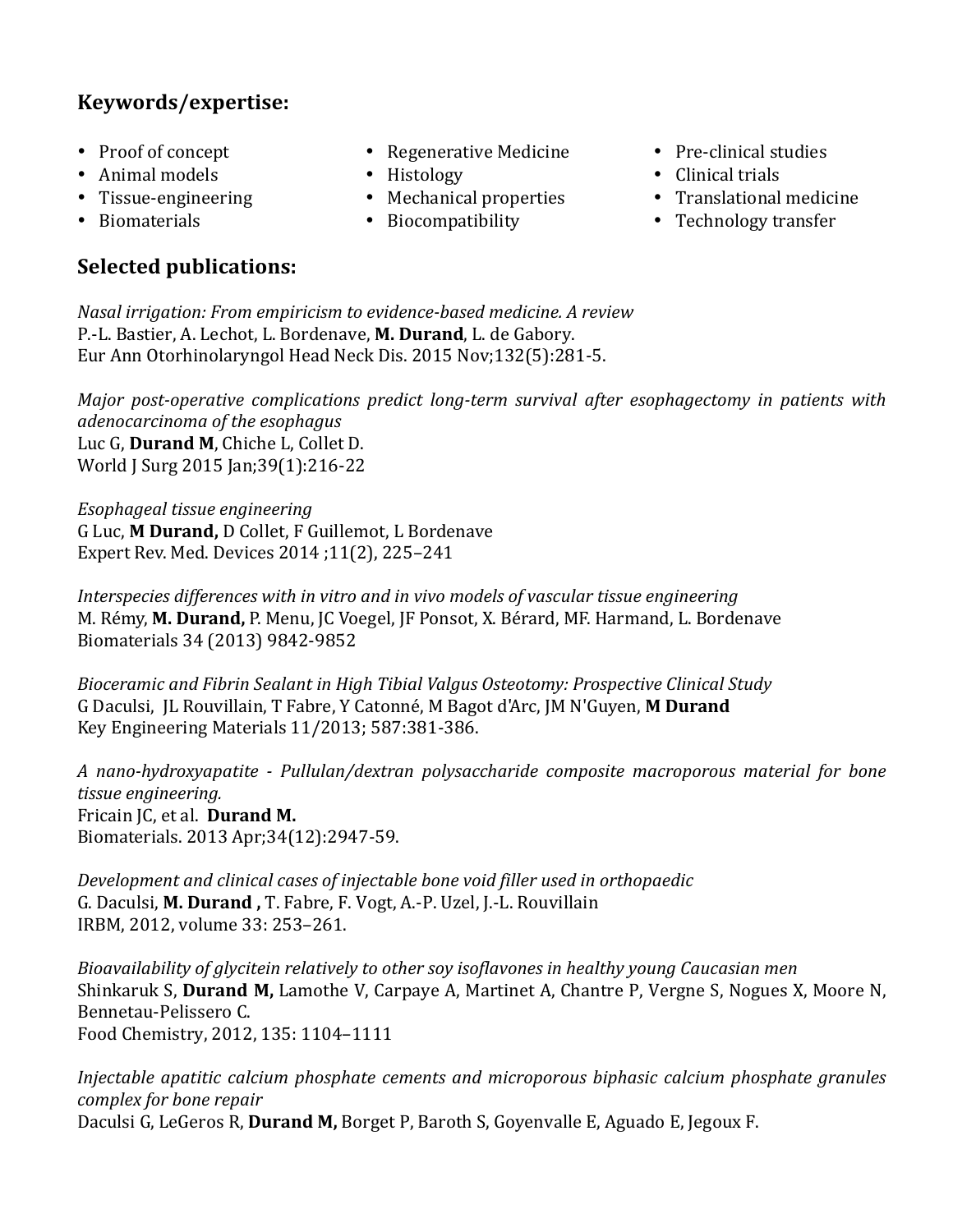J Austr Ceramic Society, 2010, 46[2]: 72-73.

*Influence of ethnic origin (Asian vs.Caucasian) and background diet on the bioavaibility of dietery isoflavones.*

Vergne S, Sauvant P, Lamothe V, Chantre P, Asselineau J, Pérez P, **Durand M,** Moore N, Bennetau-Pelissero C.

Brit J Nut 2009; Jul 22:1-12.

*Higher bioavaibility of isoflavones after a single ingestion of a soya-based supplement than a soya-based food in young healthy males.* 

Vergne S, Bennetau-Pelissero C, Lamothe V, Chantre P, Potier M, Asselineau J, Pérez P, **Durand M,** Moore N. Sauvant P.

British Journal of Nutrition 2008; 99: 333-344.

*TricOs™* and Fibrin Sealant Combined for Bone Defect Filling: From Pre-Clinical Tests to Prospective *Clinical#Study.#Preliminary#human#data.*

**Durand M,** Chauveaux D, Moinard M, Fabre T, Rouvillain JL, Bagot d'Arc M, Daculsi G. Key Eng Mater 2008; 361-363:1335-1338.

*Pilot study of safety and performance of a mixture of calcium phosphate granules combined with cellulosic-derived Gel after tunnel filling created during surgical treatment of femoral head aseptic osteonecrosis.#*

Fabre T, Chauveaux D, Moinard M, Mais C, Durand M, Pollart C, Daculsi G. Key Eng Mater 2008; 361-363:1295-1298.

*Bioavaibility and urinary excretion of isoflavones in humans: effects of soy-based supplements formulation and equol production.* 

Vergne S, Titier K, Bernard V, Asselineau J, **Durand M,** Lamothe V, Potier M, Pérez P, Demotes-Mainard J, Chantre P, Moore N, Bennetau-Pelissero C, Sauvant P. J. Pharmaceu Biomed Analysis 2007; 43: 1488-1494.

*Wistar Kyoto rats are sensitive to the hypolocomotor and anxiogenic effects of mCPP.* **Durand M, Mormede P, Chaouloff F.** Behavioural Pharmacology 2003; 14: 173-177.

*Strain-dependent neuro-chemical and neuroendocrine effects of desipramine, but not fluoxetine or imipramine, in Spontaneously hypertensive and Wistar-Kyoto rats* **Durand M**, Aguerre S, Fernandez F, Edno L, Combourieu I, Mormede P, Chaouloff F. Neuropharmacology 2000 Sep; 39(12):2464-77.

*Effects of repeated fluoxetine on anxiety-related behaviours, central serotonergic system and the corticotropic axis in SHR and WKY rats.* 

**Durand M, Berton O, Aguerre S, Edno L, Combourieu I, Mormede P, Chaouloff F.** Neuropharmacology 1999 Jun; 38(6):893-907.

*Behavioral, neuroendocrine and serotonergic consequences of single social defeat and repeated fluoxetine pretreatment in the Lewis rat strain.* Berton O, **Durand M,** Aguerre S, Mormede P, Chaouloff F.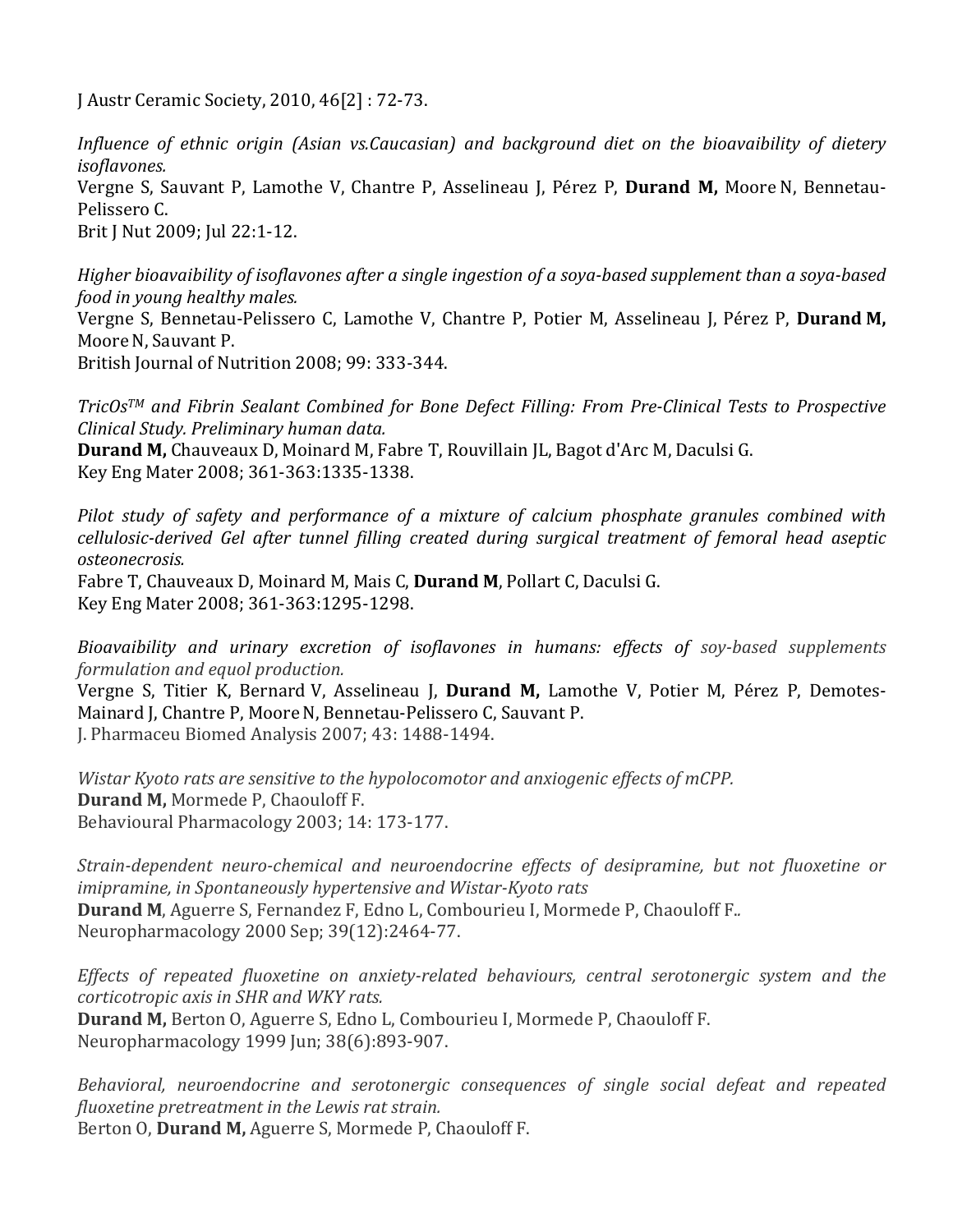Neuroscience 1999; 92(1):327-41.

*Differential effects of neonatal handling on anxiety, corticosterone response to stress, and hippocampal glucocorticoid and serotonin (5-HT)2A receptors in Lewis rats.* **Durand M, Sarrieau A, Aguerre S, Mormede P, Chaouloff F.** Psychoneuroendocrinol 1998 May; 23(4):323-35.

Anxiety- and activity-related effects of diazepam and chlordiazepoxide in the rat light/dark and dark/light tests. Chaouloff F, **Durand M**, Mormede P. Behavioural Brain Research 1997 Apr; 85(1):27-35.

## **Teaching Activities:**

|                                  | $2013 -$ | ADT from Doctoral School of Bordeaux University                                                  |
|----------------------------------|----------|--------------------------------------------------------------------------------------------------|
| <b>Teaching</b><br>activities    | 2006-    | Biomaterials and Medical Devices Master (Bordeaux University)                                    |
|                                  | $2006 -$ | Member and/or examinator of Master and PhD degrees<br>(Bordeaux University and Nancy University) |
|                                  | $2016 -$ | <b>Expert for HCERES</b>                                                                         |
| <b>Other</b><br>responsabilities | $2014 -$ | Member of the valorization committee of the Bordeaux<br>Consortium of Regenerative Medicine      |
|                                  | $2013 -$ | Organizing board of RITS congress                                                                |
|                                  | $2010 -$ | Editor assistant of the review on line «Bioceramics<br>Development and Applications »            |
|                                  | 2009-    | Vice-president of the association «Association Aquitaine<br>Biomatériaux et Implants » (2ACBI)   |

## **Funding:**

Examples of projects about preclinical validation of innovative biomaterials in which I'm/was involved:

ANR GIP 2005 BIORIMP, ANR TECSAN 2006 ATOS, ANR TECSAN 2008 SUBVACEL, ANR ETEC 2009 BIOIMPLANT, ANR ETEC MATRI+ 2010, ANR TECSAN 2010 CHITOART, ANR TECSAN 2010 BONE PRINTING, ANR BLANC 2010 BIOCERPORDDS2, AAP RCT 2010 NASEPT, FUI 2015 COLOMATRIX, FONDATION DE L'AVENIR 2011, 2012, 2013, 2015

ITECH FP7 2015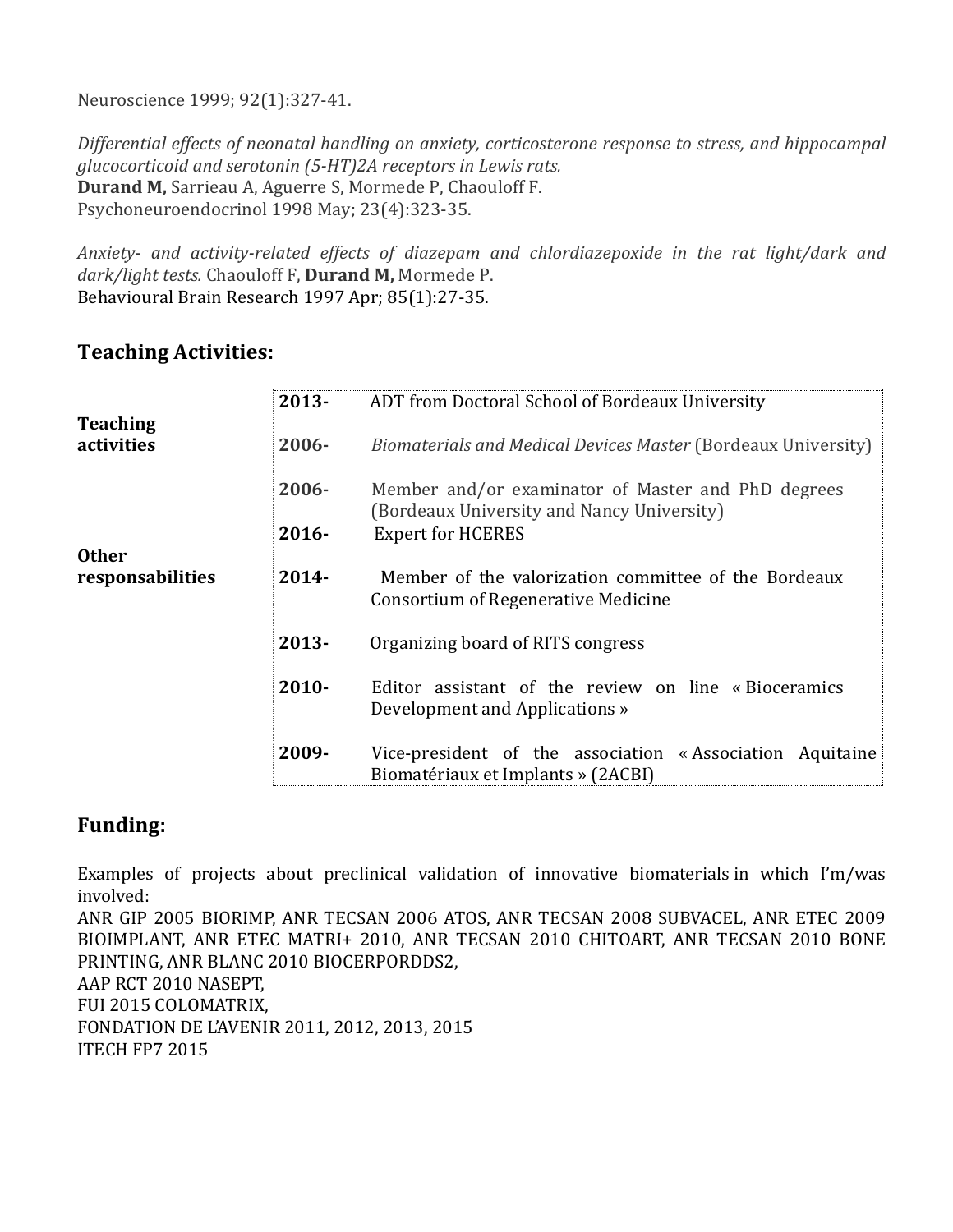## **Education:**

| <b>Main degrees</b>     | 2011 | Valorisation of Biomedical Research and Innovation<br><b>University Degree</b> (Pierre & Marie Curie Paris 6<br>University)   |
|-------------------------|------|-------------------------------------------------------------------------------------------------------------------------------|
|                         | 2002 | Pharmaco-Epidemiology University Degree (Bordeaux<br>University)                                                              |
|                         | 2001 | <b>PhD</b><br>Neurosciences and Neuro-pharmacology<br>in<br>(Bordeaux University) Grant of the Medical Research<br>Foundation |
|                         | 1997 | Neurosciences and Pharmacology, Cellular Biology and<br><b>Physiology Master (Bordeaux University)</b>                        |
|                         | 2015 | <b>Training to management</b> (MOOC URFIST & Bordeaux CHU)                                                                    |
| Continuing<br>formation | 2007 | Training to experimentation on animals, Level I (INSERM,<br>Bordeaux)                                                         |
|                         |      | 2002/2009 Clinical Research (INSERM and CHU de Bordeaux)                                                                      |
|                         |      | 2003/2009 English (Bordeaux)                                                                                                  |
|                         | 2005 | <b>Quality Insurance (INSERM, Bordeaux)</b>                                                                                   |
|                         | 1999 | <b>Industrial property (INPI, Bordeaux)</b>                                                                                   |

## **Links:**

Linkedin: https://www.linkedin.com/in/marl%C3%A8ne-durand-3437641b?trk=nav\_responsive\_tab\_profile

ResearchGate: https://www.researchgate.net/home

Viadeo: http://www.viadeo.com/p/0022842tq51rwokd/edit?viewType=main

CIC-IT: http://www.cic-it-bordeaux.fr/

PTIB: http://www.ptib.u-bordeaux2.fr/index.php?p=accueil

2ACBI: http://www.2acbi-asso.fr/

Master BIDIM: http://www.u-bordeaux.fr/formation/PRMABS\_142/master-professionnel-mentionbiologie-sante-specialite-biomateriaux-et-dispositif-medicaux